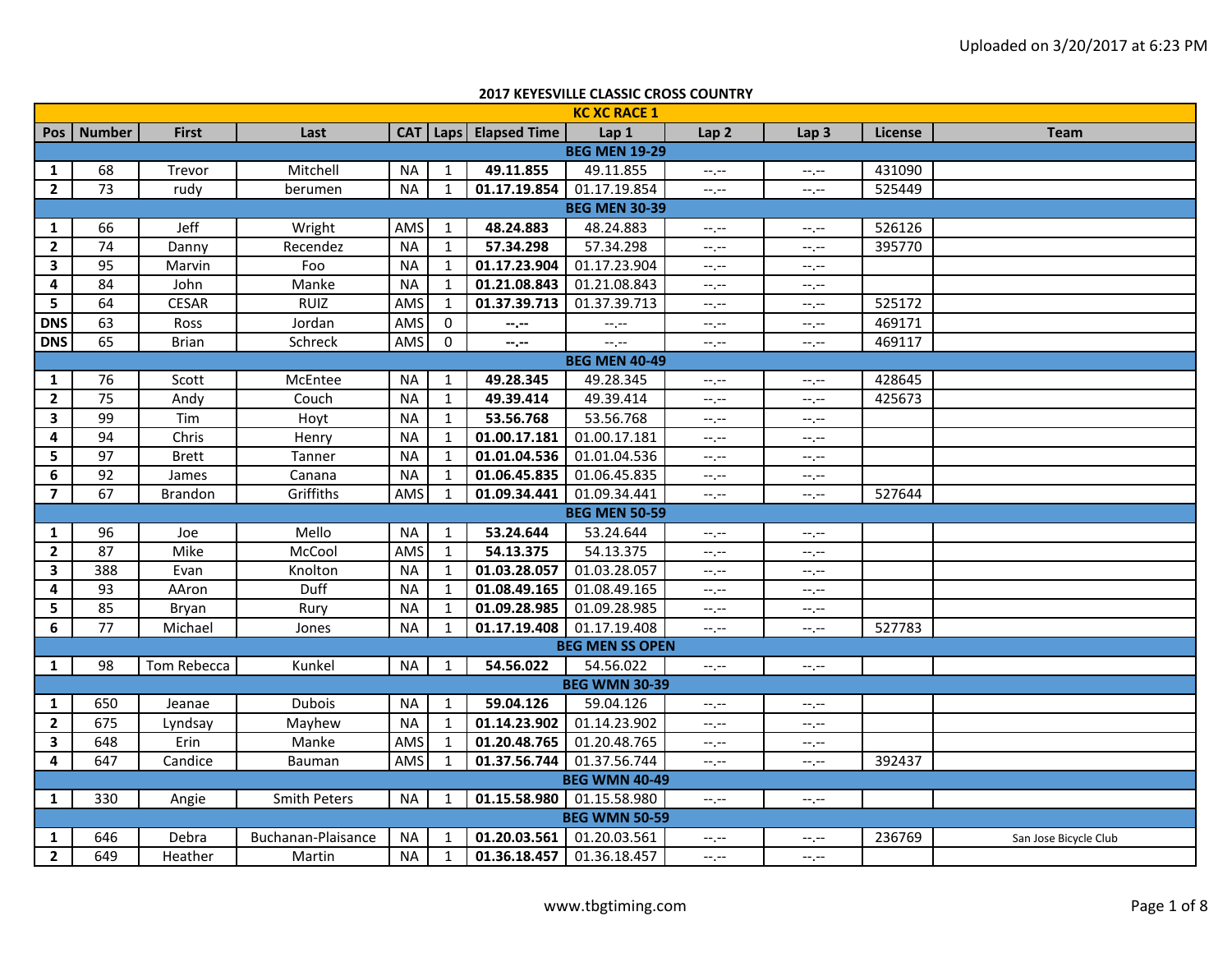|                         | <b>2017 KEYESVILLE CLASSIC CROSS COUNTRY</b> |              |                     |           |              |                           |                       |                  |                             |         |                                        |  |  |  |
|-------------------------|----------------------------------------------|--------------|---------------------|-----------|--------------|---------------------------|-----------------------|------------------|-----------------------------|---------|----------------------------------------|--|--|--|
|                         | Pos Number                                   | <b>First</b> | Last                |           |              | CAT   Laps   Elapsed Time | Lap 1                 | Lap <sub>2</sub> | Lap <sub>3</sub>            | License | <b>Team</b>                            |  |  |  |
|                         |                                              |              |                     |           |              |                           | <b>JR BOYS 15-18</b>  |                  |                             |         |                                        |  |  |  |
| 1                       | 495                                          | Scott        | Mello               | <b>NA</b> | $\mathbf{1}$ | 43.40.248                 | 43.40.248             | $-1, -1$         | $-1, -1$                    |         |                                        |  |  |  |
| $\mathbf{2}$            | 477                                          | Michael      | Smith               | AMS       | $\mathbf{1}$ | 43.42.251                 | 43.42.251             | $-1$             | $-1, -1$                    | 527961  |                                        |  |  |  |
| 3                       | 481                                          | Ethan        | Tenderholt          | <b>NA</b> | $\mathbf{1}$ | 44.51.092                 | 44.51.092             | $-1, -1$         | $-1, -1$                    | 527960  |                                        |  |  |  |
| 4                       | 489                                          | Hunter       | Thompson            | <b>NA</b> | $\mathbf{1}$ | 46.39.798                 | 46.39.798             | --.--            | $-1, -1$                    | 527600  |                                        |  |  |  |
| 5                       | 491                                          | Cole         | Cereoli             | AMS       | 1            | 47.51.359                 | 47.51.359             | $-1$ . $-1$      | $-1, -1$                    |         |                                        |  |  |  |
| 6                       | 476                                          | Cody         | Bishop              | AMS       | 1            | 48.07.865                 | 48.07.865             | $-1$ . $-1$      | $-1, -1$                    | 527551  |                                        |  |  |  |
| $\overline{7}$          | 496                                          | Jonathan     | Story               | <b>NA</b> | 1            | 48.49.265                 | 48.49.265             | $-1$ . $-1$      | $-1, -1$                    |         |                                        |  |  |  |
| 8                       | 480                                          | Scott        | Stauffer            | <b>NA</b> | $\mathbf{1}$ | 50.14.921                 | 50.14.921             | $-1$ . $-1$      | $-1, -1$                    | 527847  |                                        |  |  |  |
| 9                       | 482                                          | Evan         | Tenderholt          | <b>NA</b> | 1            | 51.09.647                 | 51.09.647             | $-1 - 1 - 1 = 0$ | $-1, -1$                    | 527947  |                                        |  |  |  |
| 10                      | 478                                          | Vincent      | Lepore              | <b>NA</b> | 1            | 54.26.334                 | 54.26.334             | --.--            | $-1, -1$                    | 525025  |                                        |  |  |  |
| 11                      | 494                                          | Josiah       | Hopkins             | <b>NA</b> | 1            | 01.02.53.753              | 01.02.53.753          | $-1, -1$         | $-1, -1$                    |         |                                        |  |  |  |
| 12                      | 479                                          | eric         | mittlestead         | <b>NA</b> | $\mathbf{1}$ | 01.03.13.068              | 01.03.13.068          | $-1, -1$         | $-1, -1$                    | 527846  |                                        |  |  |  |
| 13                      | 493                                          | Ryan         | Schwendinger        | <b>NA</b> | $\mathbf{1}$ | 01.10.49.205              | 01.10.49.205          | $-1, -1$         | $-1, -1$                    |         |                                        |  |  |  |
|                         |                                              |              |                     |           |              |                           | <b>JR BOYS 9-14</b>   |                  |                             |         |                                        |  |  |  |
| $\mathbf{1}$            | 554                                          | Parker       | Goulart             | AMS       | $\mathbf{1}$ | 52.18.957                 | 52.18.957             | $-1, -1$         | $-1, -1$                    | 475416  |                                        |  |  |  |
| $\overline{2}$          | 589                                          | Conner       | Smith               | <b>NA</b> | 1            | 53.21.715                 | 53.21.715             | --.--            | $-1, -1$                    | 527962  |                                        |  |  |  |
| $\overline{\mathbf{3}}$ | 499                                          | Tobin        | Merriam             | ΝA        | 1            | 56.09.283                 | 56.09.283             | --.--            | --.--                       |         |                                        |  |  |  |
| 4                       | 590                                          | Nolan        | Wood                | <b>NA</b> | 1            | 01.04.26.056              | 01.04.26.056          | --.--            | $-1, -1$                    | 527964  |                                        |  |  |  |
| 5                       | 588                                          | Cameron      | Guzman              | <b>NA</b> | $\mathbf{1}$ | 01.04.45.384              | 01.04.45.384          | --,--            | $-1, -1$                    | 527790  |                                        |  |  |  |
| 6                       | 591                                          | Ezra         | Stevenson           | AMS       | $\mathbf{1}$ | 01.19.20.506              | 01.19.20.506          | $-1, -1$         | $-1, -1$                    |         |                                        |  |  |  |
| $\overline{7}$          | 498                                          | Cole         | Jeckell             | <b>NA</b> | 1            | 01.21.27.231              | 01.21.27.231          | $-1, -1$         | $-1, -1$                    |         |                                        |  |  |  |
|                         |                                              |              |                     |           |              |                           | <b>JR GIRLS 15-18</b> |                  |                             |         |                                        |  |  |  |
| $\mathbf{1}$            | 626                                          | Meade        | Plum                | AMS       | 1            | 43.46.866                 | 43.46.866             | $-1, -1$         | $\leftarrow$ , $\leftarrow$ | 476995  |                                        |  |  |  |
| $\overline{2}$          | 625                                          | Genevieve    | Plum                | AMS       | 1            | 43.47.853                 | 43.47.853             | $-1, -1$         | $-1, -1$                    | 494572  |                                        |  |  |  |
| $\overline{\mathbf{3}}$ | 629                                          | Jenna        | Miller              | <b>NA</b> | $\mathbf{1}$ | 46.17.553                 | 46.17.553             | $-1$ , $-1$      | $-1, -1$                    | 510773  |                                        |  |  |  |
| 4                       | 630                                          | Mayden       | Rails               | <b>NA</b> | $\mathbf{1}$ | 46.18.397                 | 46.18.397             | $-1, -1$         | $-1, -1$                    |         | Tehachapi Warriors                     |  |  |  |
| 5                       | 627                                          | Sophia       | Schaefer            | <b>NA</b> | 1            | 56.34.955                 | 56.34.955             | $-1, -1$         | $-1, -1$                    |         | Tehachipi Warriors                     |  |  |  |
| 6                       | 632                                          | Faith        | <b>Hopkins</b>      | NA        | 1            | 01.08.32.684              | 01.08.32.684          | $-1$ . $-1$      | $-1, -1$                    |         |                                        |  |  |  |
| $\overline{7}$          | 631                                          | Gracie       | Knowelta            | <b>NA</b> | 1            | 01.12.37.374              | 01.12.37.374          | $-1, -1$         | $-1, -1$                    |         |                                        |  |  |  |
| 8                       | 628                                          | Allison      | <b>Smith Peters</b> | <b>NA</b> | $\mathbf{1}$ | 01.16.34.056              | 01.16.34.056          | $-1, -1$         | $- - - - -$                 |         |                                        |  |  |  |
|                         |                                              |              |                     |           |              |                           | <b>JR GIRLS 9-14</b>  |                  |                             |         |                                        |  |  |  |
| 1                       | 946                                          | Casey        | Ghrist              | AMS       | $\mathbf{1}$ | 50.16.855                 | 50.16.855             | $-1, -1$         | $-1, -1$                    | 399697  | Team Muscle Milk-Westlake Cyclery-Trek |  |  |  |
| $\overline{2}$          | 981                                          | Jill         | <b>Smith Peters</b> | <b>NA</b> | 1            | 01.27.32.548              | 01.27.32.548          | $-1, -1$         | $-1, -1$                    |         |                                        |  |  |  |
|                         | <b>VINTAGE 86 AND OLDER</b>                  |              |                     |           |              |                           |                       |                  |                             |         |                                        |  |  |  |
| 1                       | 340                                          | John         | Cline               | ΝA        | 1            | 47.48.957                 | 47.48.957             | $-1, -1$         | --.--                       |         |                                        |  |  |  |
| $\overline{2}$          | 386                                          | David        | Harrison            | <b>NA</b> | $\mathbf{1}$ | 01.01.12.435              | 01.01.12.435          | --.--            | $-1, -1$                    |         |                                        |  |  |  |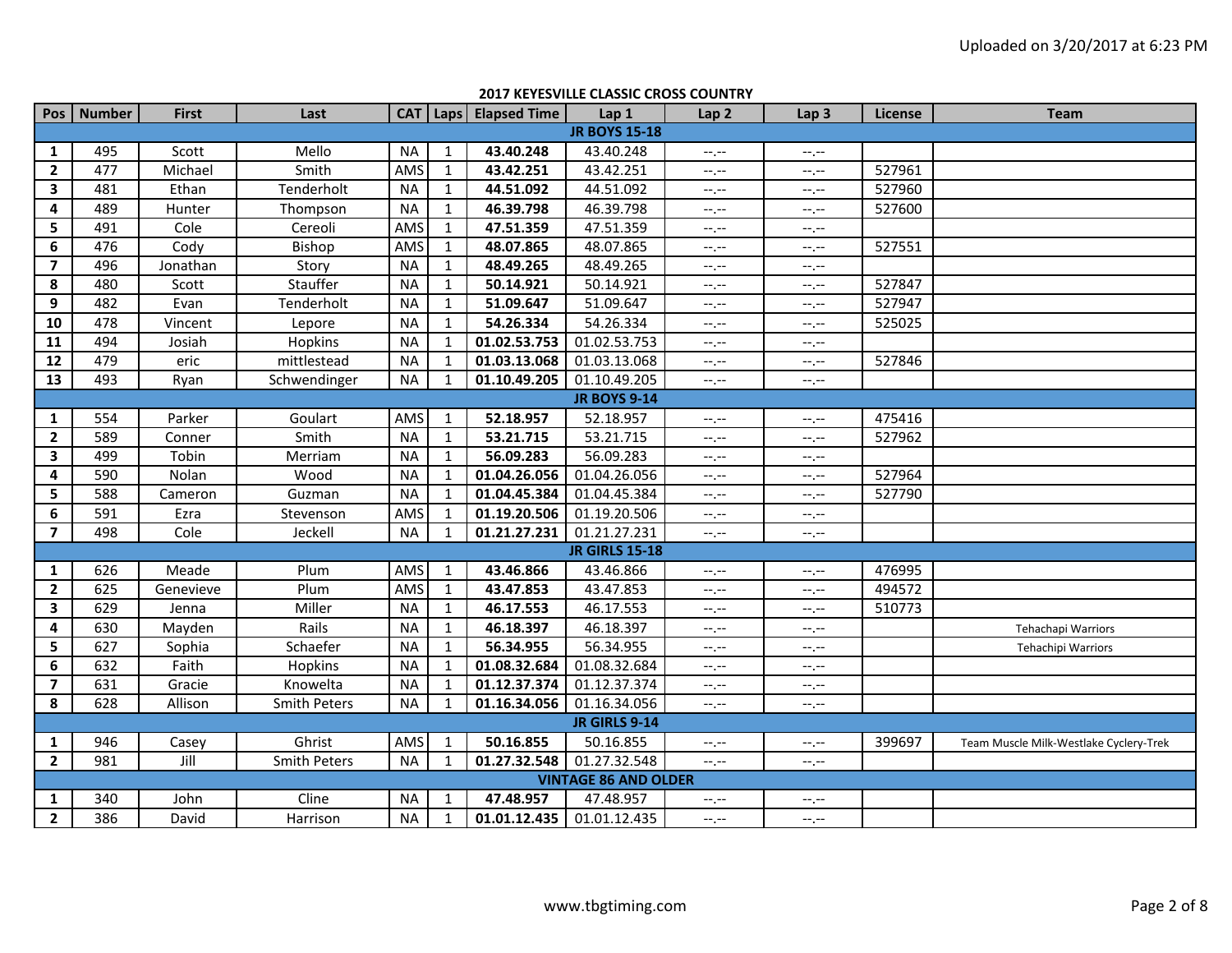| Pos        | Number | <b>First</b> | Last         |            |          | <b>CAT   Laps   Elapsed Time  </b> | Lap <sub>1</sub>     | Lap <sub>2</sub> | Lap <sub>3</sub> | License | <b>Team</b>                             |  |  |  |
|------------|--------|--------------|--------------|------------|----------|------------------------------------|----------------------|------------------|------------------|---------|-----------------------------------------|--|--|--|
|            |        |              |              |            |          |                                    | <b>VINTAGE 87-96</b> |                  |                  |         |                                         |  |  |  |
|            | 395    | Michael      | Wilk         | <b>NA</b>  |          | 41.18.795                          | 41.18.795            | $-1.1$           | $-1 - 1 - 1 = 0$ | 87730   | 3D Racing Team                          |  |  |  |
|            | 387    | Adrian       | Bennett      | AMS        |          | 43.16.365                          | 43.16.365            | $-1$ , $-1$      | $- - - - -$      | 397255  | Cycle Sport-Specialized p-b Muscle Milk |  |  |  |
| 3          | 390    | Eric         | Rumpf        | AMS        |          | 50.27.923                          | 50.27.923            | $-1. -1$         | $- - - - -$      | 30857   |                                         |  |  |  |
| 4          | 389    | Tommv        | Breeze       | AMS        |          | 51.08.004                          | 51.08.004            | $-1.1 -$         | $-1. - -$        | 526988  |                                         |  |  |  |
| 5.         | 398    | Nick         | Martin       | <b>NA</b>  |          | 52.52.875                          | 52.52.875            | $-1.1 -$         | $-1. - -$        |         |                                         |  |  |  |
| 6          | 391    | Baron        | Tynan        | AMS        |          | 54.01.239                          | 54.01.239            | $-1 - 1 - 1 = 0$ | $- - - - -$      | 399547  |                                         |  |  |  |
|            | 396    | Jenner       | Hutson       | AMS        |          | 01.03.29.719                       | 01.03.29.719         | $-1.1 - 1.0$     | $-1. - -$        |         |                                         |  |  |  |
| 8          | 388    | Joe          | Breeze       | <b>AMS</b> |          | 01.04.38.907                       | 01.04.38.907         | $-1.1 - 1.0$     | $-1. - -$        | 526965  |                                         |  |  |  |
| 9          | 399    | Tim          | Aemmer       | <b>NA</b>  |          | 01.28.19.365                       | 01.28.19.365         | $-1. -1$         | $- - - - -$      |         |                                         |  |  |  |
| 10         | 397    | George       | Schwendinger | <b>NA</b>  |          | 01.28.19.390                       | 01.28.19.390         | $-1.1 -$         | $-1. - -$        |         |                                         |  |  |  |
| <b>DNS</b> | 392    | Don          | Whitehead    | AMS        |          | $-1$                               | $-1 - 1 - 1 = 0$     | $-1.1 - 1.0$     | $-1. -1$         | 527774  |                                         |  |  |  |
| <b>DNS</b> | 393    | Paul         | Yodice       | AMS        | $\Omega$ | $-1$                               | $-1.1 -$             | $-1$ . $-1$      | $-1. - -$        | 39230   |                                         |  |  |  |
|            |        |              |              |            |          |                                    |                      |                  |                  |         |                                         |  |  |  |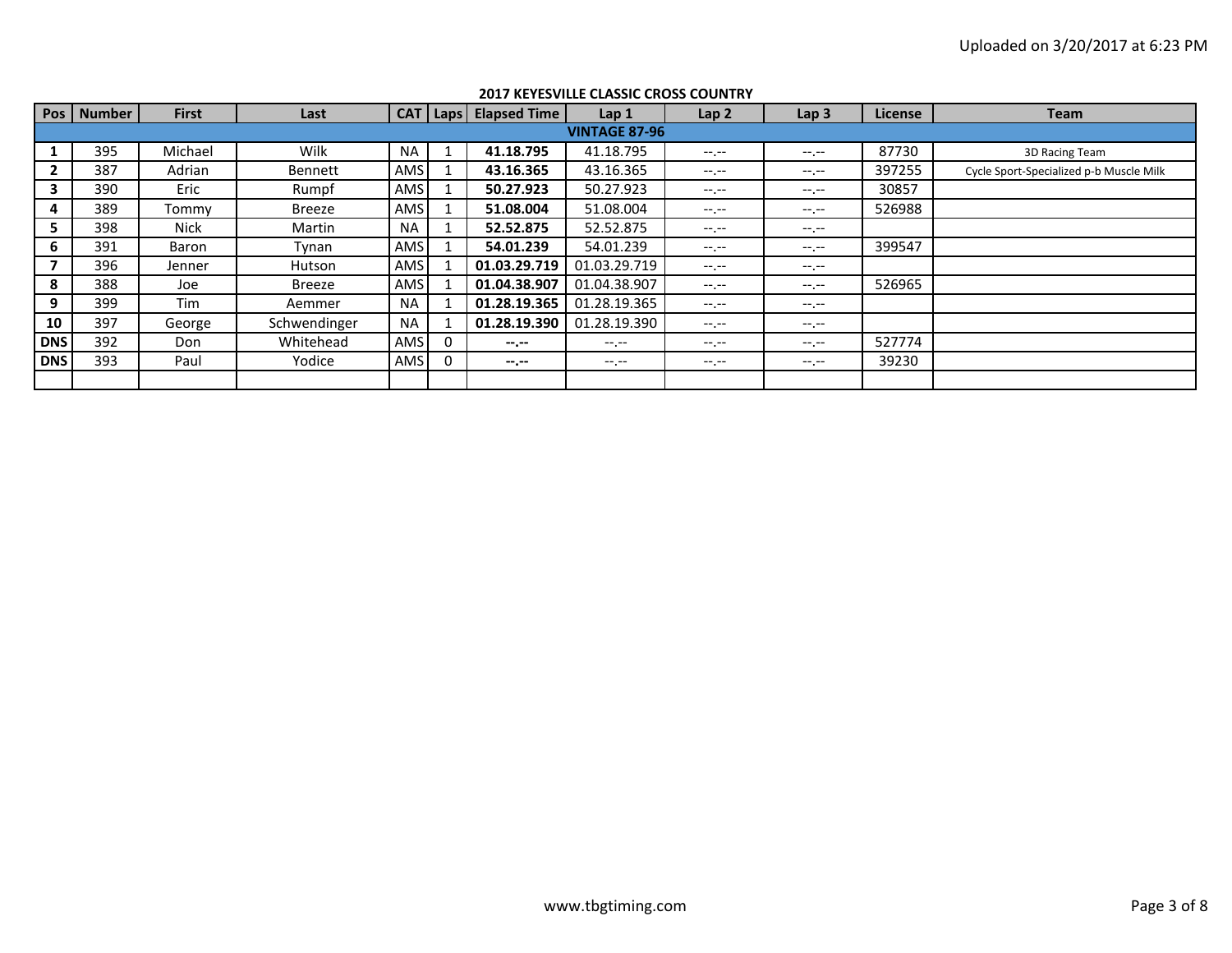|                |              |                 |              |           |                |                           | <b>2017 KEYESVILLE CLASSIC CROSS COUNTRY</b> |                  |                  |         |                                   |
|----------------|--------------|-----------------|--------------|-----------|----------------|---------------------------|----------------------------------------------|------------------|------------------|---------|-----------------------------------|
|                |              |                 |              |           |                |                           | <b>KC XC RACE 2</b>                          |                  |                  |         |                                   |
|                | Pos   Number | <b>First</b>    | Last         |           |                | CAT   Laps   Elapsed Time | Lap 1                                        | Lap <sub>2</sub> | Lap <sub>3</sub> | License | <b>Team</b>                       |
|                |              |                 |              |           |                |                           | <b>SPORT MEN 19-29</b>                       |                  |                  |         |                                   |
| 1              | 376          | Hunter          | Zubick       | AMS       | 2              | 01.18.15.120              | 37.59.924                                    | 40.15.196        | $-1$ , $-1$      |         |                                   |
| $\mathbf{2}$   | 398          | Nolan           | Sheeny       | <b>NA</b> | -2             | 01.19.18.183              | 39.01.034                                    | 40.17.149        | $-1. -1$         |         |                                   |
| 3              | 353          | Andrew          | Chapman      | <b>NA</b> | $\overline{2}$ | 01.22.13.611              | 39.14.103                                    | 42.59.508        | $-1 - 1 - 1 = 0$ | 499967  |                                   |
| 4              | 341          | Dillon          | Osleger      | AMS       | 2              | 01.23.18.021              | 41.04.464                                    | 42.13.557        | $-1 - 1 - 1 = 0$ | 301861  |                                   |
| 5.             | 309          | Carter          | <b>Baker</b> | AMS       | $\overline{2}$ | 01.25.41.950              | 41.36.040                                    | 44.05.910        | $-1, -1$         | 449186  | The University of Texas at Austin |
| 6              | 311          | Kyle            | McCall       | AMS       | $\overline{2}$ | 01.30.32.843              | 45.49.184                                    | 44.43.659        | $-1 - 1 - 1 = 0$ | 324306  | A Bloc Racing                     |
| 7              | 328          | <b>Nicholas</b> | Meissner     | AMS       | $\overline{2}$ | 01.30.39.370              | 43.25.002                                    | 47.14.368        | $-1$ , $-1$      | 202194  |                                   |
| 8              | 370          | Grayson         | Oldham       | AMS       | $\overline{2}$ | 01.30.48.031              | 43.29.742                                    | 47.18.289        | $-1 - 1 - 1 = 0$ |         |                                   |
| 9              | 366          | <b>Burt</b>     | McCartney    | AMS       | $\overline{2}$ | 01.31.01.417              | 42.47.360                                    | 48.14.057        | $-1 - 1 - 1 = 0$ |         |                                   |
| 10             | 780          | Sullivan        | Vanway       | AMS       | $\overline{2}$ | 01.32.26.159              | 45.13.341                                    | 47.12.818        | $-1$ , $-1$      | 390069  |                                   |
| 11             | 389          | Keaten          | Dimarro      | <b>NA</b> | $\overline{2}$ | 01.32.27.101              | 44.29.190                                    | 47.57.911        | $-1$ , $-1$      |         |                                   |
| 12             | 394          | Matt            | Johnson      | <b>NA</b> | 2              | 01.39.47.751              | 45.40.513                                    | 54.07.238        | $-1. -1$         |         |                                   |
| <b>DNF</b>     | 399          | Matt            | Smith        | NA        | 0              | $- - - - -$               | $-1$ , $-1$                                  | $-1 - 1 - 1 = 0$ | $-1.1$           |         |                                   |
|                |              |                 |              |           |                |                           | <b>SPORT MEN 30-39</b>                       |                  |                  |         |                                   |
| 1              | 392          | Victor          | Pineda       | <b>NA</b> | $\overline{2}$ | 01.24.29.271              | 40.44.726                                    | 43.44.545        | $-1, -1$         |         |                                   |
| $\mathbf{2}$   | 385          | <b>Dan</b>      | Blurton      | <b>NA</b> | $\overline{2}$ | 01.24.54.700              | 41.09.866                                    | 43.44.834        | $-1 - 1 - 1 = 0$ |         |                                   |
| 3              | 391          | Ryan            | Alder        | <b>NA</b> | 2              | 01.25.57.021              | 41.52.240                                    | 44.04.781        | $-1 - 1 - 1 = 0$ |         |                                   |
| 4              | 694          | Andrew          | Wilson       | <b>NA</b> | 2              | 01.30.20.272              | 45.55.965                                    | 44.24.307        | $-1$ , $-1$      |         |                                   |
| 5.             | 342          | Kenneth         | Lawrence     | AMS       | $\overline{2}$ | 01.42.12.802              | 49.07.496                                    | 53.05.306        | $-1.1 -$         | 527571  |                                   |
| 6              | 343          | <b>Nicholas</b> | Watkins      | AMS       | $\overline{2}$ | 01.48.20.434              | 50.49.080                                    | 57.31.354        | $-1$ , $-1$      | 527857  |                                   |
| $\overline{7}$ | 380          | <b>Bruce</b>    | St John      | <b>NA</b> | $\overline{2}$ | 02.03.03.710              | 58.23.880                                    | 01.04.39.830     | $-1 - 1 - 1 = 0$ |         |                                   |
| 8              | 317          | <b>Brian</b>    | Carlson      | <b>NA</b> | 2              | 02.14.56.522              | 01.09.41.165                                 | 01.05.15.357     | $-1$ , $-1$      | 6153895 |                                   |
| <b>DNF</b>     | 354          | <b>Nick</b>     | Sciarrilli   | <b>NA</b> | $\Omega$       | $-2 - 1 - 1 = 0$          | $-1 - 1 - 1 = 0$                             | $-1, -1$         | $-1$ , $-1$      | 527902  |                                   |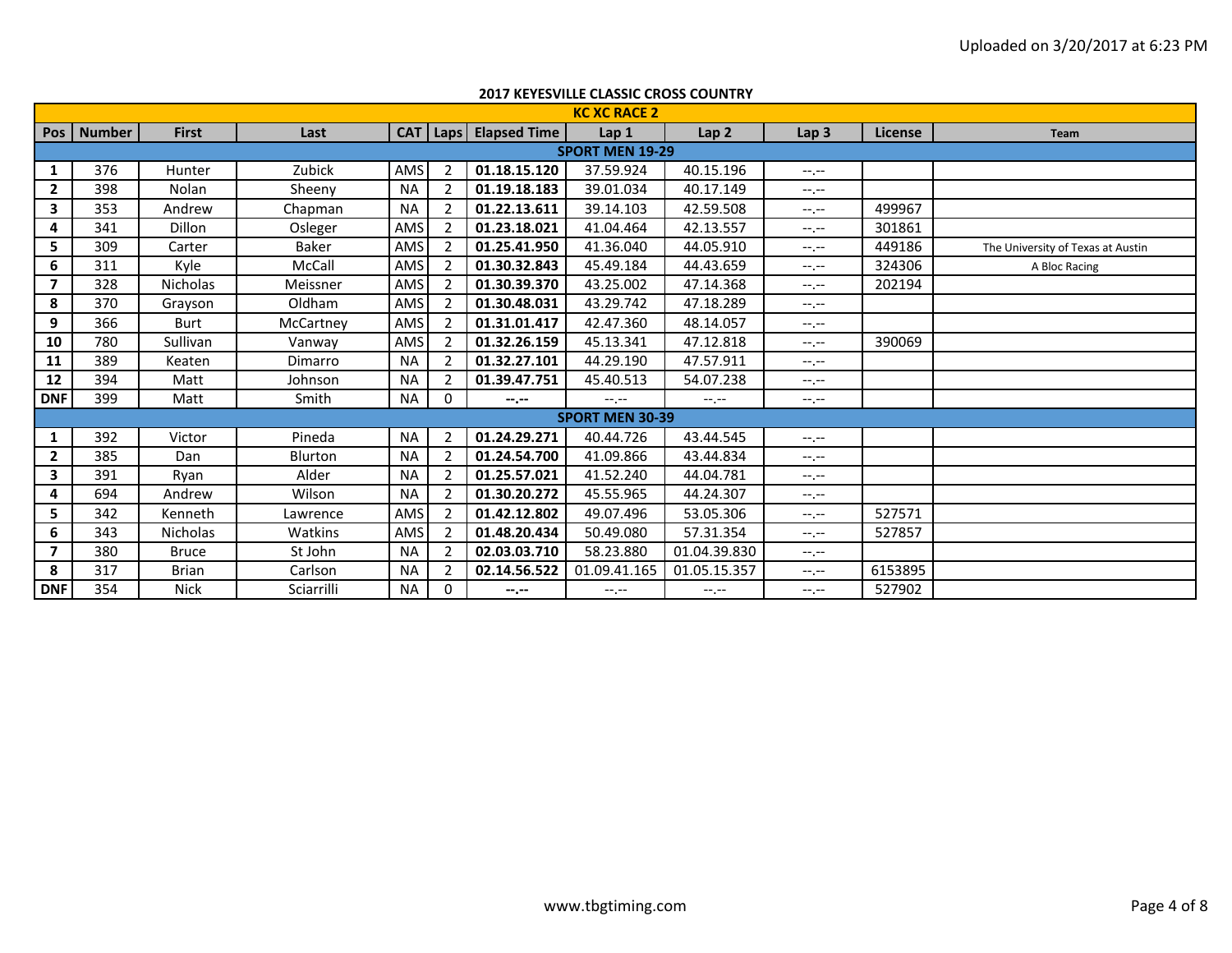|                         | Pos   Number         | <b>First</b> | Last                |           |                | CAT   Laps   Elapsed Time | Lap <sub>1</sub>            | Lap <sub>2</sub>            | Lap <sub>3</sub>            | License | Team                                   |  |  |
|-------------------------|----------------------|--------------|---------------------|-----------|----------------|---------------------------|-----------------------------|-----------------------------|-----------------------------|---------|----------------------------------------|--|--|
|                         |                      |              |                     |           |                |                           | <b>SPORT MEN 40-49</b>      |                             |                             |         |                                        |  |  |
| $\mathbf{1}$            | 345                  | Scot         | Harvey              | AMS       | $\overline{2}$ | 01.17.58.854              | 38.01.315                   | 39.57.539                   | $--, --$                    | 349682  | Impact Racing Team                     |  |  |
| $\overline{2}$          | 344                  | Chance       | Fielder             | AMS       | $\overline{2}$ | 01.20.00.211              | 39.47.753                   | 40.12.458                   | $-1$                        | 209676  |                                        |  |  |
| $\overline{\mathbf{3}}$ | 357                  | Greg         | Ghrist              | <b>NA</b> | $\overline{2}$ | 01.21.06.451              | 39.59.115                   | 41.07.336                   | --.--                       | 13142   | Team Muscle Milk-Westlake Cyclery-Trek |  |  |
| 4                       | 397                  | Raffi        | Zait                | <b>NA</b> | $\overline{2}$ | 01.26.44.192              | 42.44.460                   | 43.59.732                   | $\leftarrow$ , $\leftarrow$ | 467960  |                                        |  |  |
| 5                       | 368                  | Thomas       | Ward                | AMS       | $\overline{2}$ | 01.27.07.375              | 41.38.241                   | 45.29.134                   | $-1, -1$                    |         |                                        |  |  |
| 6                       | 377                  | Geoff        | Welch               | <b>NA</b> | $\overline{2}$ | 01.28.10.921              | 43.57.019                   | 44.13.902                   | $-1$                        |         |                                        |  |  |
| $\overline{\mathbf{z}}$ | 371                  | Scott        | Harper              | AMS       | $\overline{2}$ | 01.29.00.405              | 43.16.550                   | 45.43.855                   | $-1$                        |         |                                        |  |  |
| 8                       | 690                  | Dennis       | <b>Smith Peters</b> | <b>NA</b> | $\overline{2}$ | 01.32.20.554              | 44.59.470                   | 47.21.084                   | $-1$                        |         |                                        |  |  |
| 9                       | 384                  | Marlow       | Olivares            | <b>NA</b> | $\overline{2}$ | 01.33.28.740              | 45.14.285                   | 48.14.455                   | $-1, -1$                    |         |                                        |  |  |
| 10                      | 351                  | Jeff         | Perry               | <b>NA</b> | $\overline{2}$ | 01.38.11.560              | 50.10.249                   | 48.01.311                   | $-1 - 1 - 1 = 0$            | 303641  |                                        |  |  |
| 11                      | 359                  | Francisco    | Pleitez             | <b>NA</b> | $\overline{2}$ | 01.38.49.713              | 47.21.552                   | 51.28.161                   | $-1$                        | 466007  | Serious Cycling                        |  |  |
| 12                      | 356                  | Carlos       | Garcia              | <b>NA</b> | $\overline{2}$ | 01.41.03.461              | 48.06.460                   | 52.57.001                   | --,--                       | 525218  |                                        |  |  |
| $\overline{13}$         | 396                  | Michael      | Berger              | <b>NA</b> | $\overline{2}$ | 01.45.14.807              | 49.59.930                   | 55.14.877                   | $-1, -1$                    |         |                                        |  |  |
| 14                      | 386                  | Gary         | Locken              | <b>NA</b> | $\overline{2}$ | 01.45.24.843              | 52.06.452                   | 53.18.391                   | $-1, -1$                    |         |                                        |  |  |
| 15                      | 779                  | Matt         | Davis               | <b>NA</b> | $\overline{2}$ | 01.47.59.832              | 51.47.771                   | 56.12.061                   | $-1, -1$                    |         |                                        |  |  |
| 16                      | 346                  | Chad         | Lloyd               | AMS       | $\overline{2}$ | 01.49.04.609              | 52.33.675                   | 56.30.934                   | $-1, -1$                    | 525128  |                                        |  |  |
| 17                      | 358                  | Christopher  | Gibb                | <b>NA</b> | $\overline{2}$ | 01.50.24.971              | 53.40.333                   | 56.44.638                   | $-1, -1$                    | 500020  |                                        |  |  |
| 18                      | 365                  | Chaunsey     | Mize                | AMS       | $\overline{2}$ | 02.00.39.500              | 57.26.617                   | 01.03.12.883                | $-1, -1$                    |         |                                        |  |  |
| 19                      | 382                  | Neil         | Stoner              | <b>NA</b> | $\overline{2}$ | 02.09.50.700              | 01.01.56.934                | 01.07.53.766                | $-1, -1$                    |         |                                        |  |  |
| 20                      | 390                  | Londo        | Whitney             | <b>NA</b> | $\overline{2}$ | 02.17.19.312              | 01.05.19.620                | 01.11.59.692                | $-1, -1$                    |         |                                        |  |  |
| <b>DNS</b>              | 355                  | Slater       | Fletcher            | <b>NA</b> | $\mathbf 0$    | --.--                     | $\leftarrow$ , $\leftarrow$ | $\leftarrow$ , $\leftarrow$ | $-1$                        | 524924  |                                        |  |  |
|                         |                      |              |                     |           |                |                           | <b>SPORT MEN 50-59</b>      |                             |                             |         |                                        |  |  |
| 1                       | 383                  | Bill         | Likes               | <b>NA</b> | $\overline{2}$ | 01.27.52.873              | 42.31.602                   | 45.21.271                   | $-1, -1$                    |         |                                        |  |  |
| $\overline{2}$          | 349                  | James        | Reese               | AMS       | $\overline{2}$ | 01.30.24.650              | 43.25.563                   | 46.59.087                   | $-1$ . $-1$                 | 524939  |                                        |  |  |
| 3                       | 361                  | James        | Jackson             | <b>NA</b> | $\overline{2}$ | 01.33.29.552              | 45.49.504                   | 47.40.048                   | $-1, -1$                    | 524867  |                                        |  |  |
| 4                       | 784                  | Ward         | Furukawa            | <b>NA</b> | $\overline{2}$ | 01.35.57.752              | 46.51.091                   | 49.06.661                   | $-1, -1$                    |         |                                        |  |  |
| 5                       | 348                  | Taylor       | <b>Burch</b>        | <b>NA</b> | $\overline{2}$ | 01.36.51.520              | 46.36.044                   | 50.15.476                   | $-1, -1$                    | 5457    |                                        |  |  |
| 6                       | 347                  | lan          | Jones               | AMS       | $\overline{2}$ | 01.43.02.574              | 49.46.251                   | 53.16.323                   | --,--                       | 365019  |                                        |  |  |
| $\overline{\mathbf{z}}$ | 360                  | Steve        | Hastie              | <b>NA</b> | $\overline{2}$ | 01.55.20.720              | 53.28.590                   | 01.01.52.130                | $\leftarrow$ , $\leftarrow$ | 15373   | Dayka-Hackett                          |  |  |
| 8                       | 364                  | Andres       | Giron               | <b>NA</b> | $\overline{2}$ | 01.57.40.500              | 51.56.041                   | 01.05.44.459                | $--, --$                    |         |                                        |  |  |
| $\boldsymbol{9}$        | 362                  | Scott        | Marnoch             | <b>NA</b> | $\overline{2}$ | 01.58.15.603              | 54.09.499                   | 01.04.06.104                | $-1, -1$                    | 22551   |                                        |  |  |
| 10                      | 372                  | Jim          | Jackson             | AMS       | $\overline{2}$ | 02.20.26.824              | 01.08.07.011                | 01.12.19.813                | $-1, -1$                    |         |                                        |  |  |
| <b>DNF</b>              | 395                  | Don          | Shaman              | <b>NA</b> | $\mathbf 0$    | --.--                     | $-1$                        | $-1$                        | $-1, -1$                    |         |                                        |  |  |
|                         | <b>SPORT MEN 60+</b> |              |                     |           |                |                           |                             |                             |                             |         |                                        |  |  |
| $\mathbf{1}$            | 350                  | Fred         | Winney              | AMS       | $\overline{2}$ | 01.36.31.899              | 46.09.461                   | 50.22.438                   | $-1, -1$                    | 87033   | <b>Team Citius</b>                     |  |  |
| $\overline{2}$          | 387                  | Kevin        | Wolfe               | <b>NA</b> | $\overline{2}$ | 01.43.56.058              | 50.10.740                   | 53.45.318                   | $-1, -1$                    | 38788   | <b>OCR</b>                             |  |  |
| 3                       | 379                  | Darby        | Vreven              | <b>NA</b> | $\overline{2}$ | 02.07.51.943              | 01.01.16.959                | 01.06.34.984                | $-1, -1$                    |         |                                        |  |  |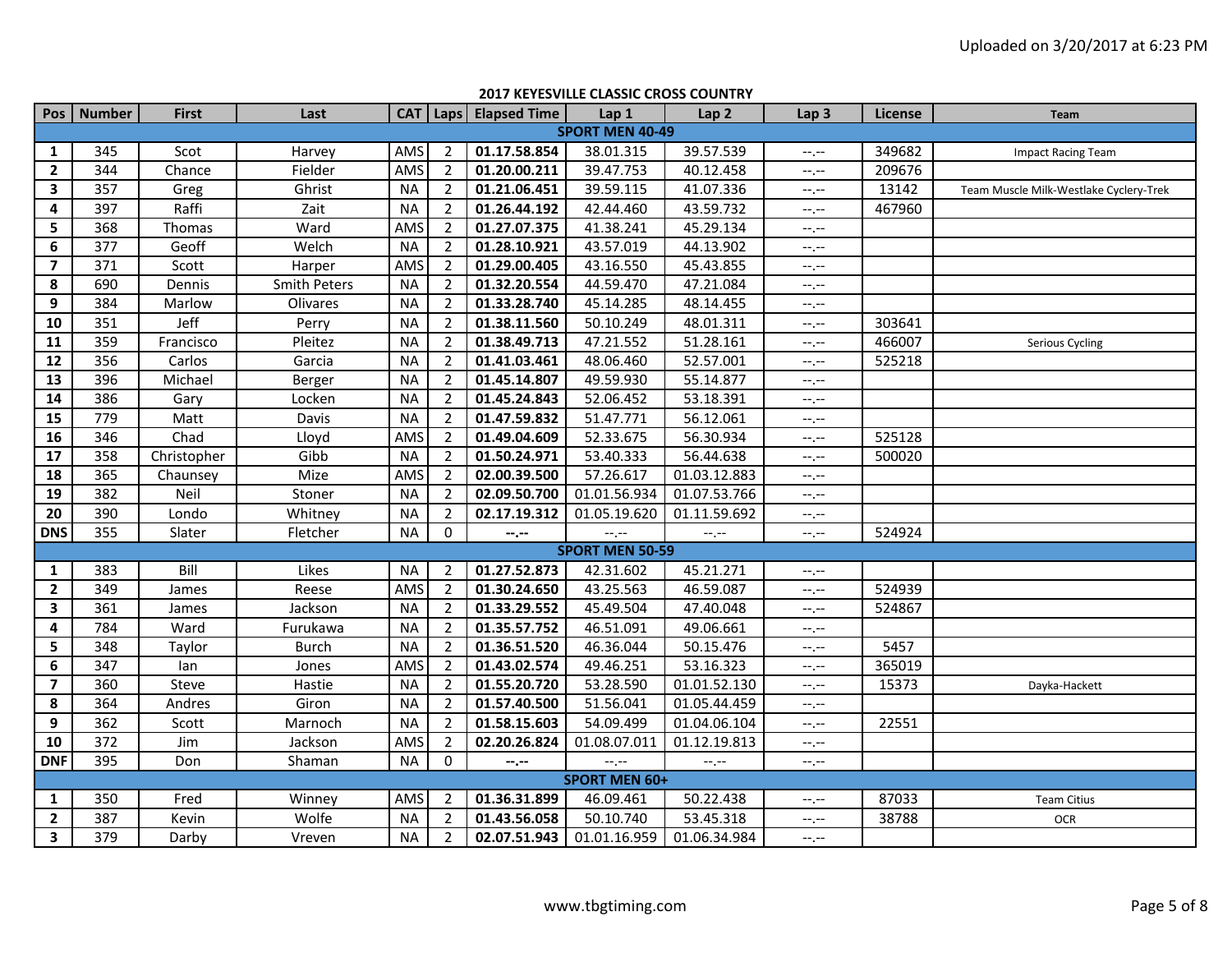|              |                        |               |               |           |                          |                                  | 2017 NETESVILLE CLASSIC CNOSS COUNTRY |                  |                  |         |      |  |  |  |
|--------------|------------------------|---------------|---------------|-----------|--------------------------|----------------------------------|---------------------------------------|------------------|------------------|---------|------|--|--|--|
|              | Pos   Number           | <b>First</b>  | Last          |           |                          | <b>CAT</b>   Laps   Elapsed Time | Lap <sub>1</sub>                      | Lap <sub>2</sub> | Lap <sub>3</sub> | License | Team |  |  |  |
|              |                        |               |               |           |                          |                                  | <b>SPORT MEN SS OPEN</b>              |                  |                  |         |      |  |  |  |
|              | 745                    | Eddie         | Silva         | AMS       | $\overline{\phantom{a}}$ | 01.19.16.620                     | 39.30.215                             | 39.46.405        | $-1 - 1 - 1 = 0$ |         |      |  |  |  |
| $\mathbf{2}$ | 731                    | Joev          | <b>Dolowy</b> | AMS       | 2                        | 01.28.57.473                     | 42.53.141                             | 46.04.332        | $-1.1$           | 309834  |      |  |  |  |
| 3            | 718                    | Clint         | Stevenson     | AMS       | 2                        | 01.37.15.272                     | 46.20.605                             | 50.54.667        | $-1, -1$         |         |      |  |  |  |
|              |                        |               |               |           |                          |                                  | <b>SPORT WMN 19-29</b>                |                  |                  |         |      |  |  |  |
| 1            | 327                    | Meade         | Plum          | <b>NA</b> | 2                        | 01.30.55.999                     | 45.49.980                             | 45.06.019        | $-1$ , $-1$      | 476995  |      |  |  |  |
| $\mathbf{2}$ | 326                    | Genevieve     | Plum          | <b>NA</b> | $\mathcal{P}$            | 01.33.48.341                     | 46.21.099                             | 47.27.242        | $-1.1$           | 494572  |      |  |  |  |
| 3            | 323                    | Micah         | Mason         | AMS       |                          | 01.33.50.782                     | 46.41.277                             | 47.09.505        | $-1$ , $-1$      | 458447  |      |  |  |  |
| 4            | 321                    | hannah        | binder        | AMS       |                          | 01.48.01.145                     | 51.52.273                             | 56.08.872        | $-1. - -$        | 474458  |      |  |  |  |
|              | <b>SPORT WMN 30-39</b> |               |               |           |                          |                                  |                                       |                  |                  |         |      |  |  |  |
| 1            | 334                    | Stephanie     | Shaman        | <b>NA</b> | $\overline{2}$           | 01.50.13.569                     | 52.47.281                             | 57.26.288        | $-1 - 1 - 1 = 0$ |         |      |  |  |  |
| $\mathbf{2}$ | 785                    | Gina          | Flanagan      | <b>NA</b> | $\mathcal{P}$            | 01.56.23.292                     | 56.14.628                             | 01.00.08.664     | $-1$ , $-1$      |         |      |  |  |  |
| 3            | 331                    | Chevenne      | Jeckell       | <b>NA</b> | 2                        | 02.03.38.797                     | 57.48.974                             | 01.05.49.823     | $-1$ , $-1$      |         |      |  |  |  |
| 4            | 335                    | Marissa       | Carlson       | <b>NA</b> | $\mathcal{P}$            | 02.12.54.699                     | 01.07.40.581                          | 01.05.14.118     | $-1, -1$         |         |      |  |  |  |
|              |                        |               |               |           |                          |                                  | <b>SPORT WMN 40-49</b>                |                  |                  |         |      |  |  |  |
| 1            | 322                    | Christa       | Clippinger    | AMS       | $\overline{2}$           | 01.40.05.227                     | 49.02.572                             | 51.02.655        | $-1 - 1 - 1 = 0$ | 501492  |      |  |  |  |
| $\mathbf{2}$ | 324                    | <b>Tamara</b> | Lamb          | AMS       | $\mathcal{P}$            | 02.00.24.220                     | 55.55.663                             | 01.04.28.557     | $-1$ , $-1$      | 179319  |      |  |  |  |
| $\mathbf{3}$ | 338                    | Melissa       | Hoyt          | <b>NA</b> | $\mathcal{P}$            | 02.14.13.703                     | 01.06.53.796                          | 01.07.19.907     | $-1$ , $-1$      |         |      |  |  |  |
| <b>DNS</b>   | 329                    | Becky         | Mason         | <b>NA</b> | $\Omega$                 | $-1 - 1 - 1 = 0$                 | $-1$ , $-1$                           | $-1$ , $-1$      | $-1. - -$        |         |      |  |  |  |
|              | <b>SPORT WMN 50-59</b> |               |               |           |                          |                                  |                                       |                  |                  |         |      |  |  |  |
|              | 332                    | Kirsten       | Darley        | <b>NA</b> | $\overline{2}$           | 01.35.43.963                     | 46.23.704                             | 49.20.259        | $-1 - 1 - 1 = 0$ | 178497  |      |  |  |  |
| $\mathbf{2}$ | 325                    | Cindy         | Marnoch       | <b>NA</b> | $\overline{2}$           | 01.53.54.280                     | 53.29.162                             | 01.00.25.118     | $-1$ , $-1$      | 145130  |      |  |  |  |
|              |                        |               |               |           |                          |                                  |                                       |                  |                  |         |      |  |  |  |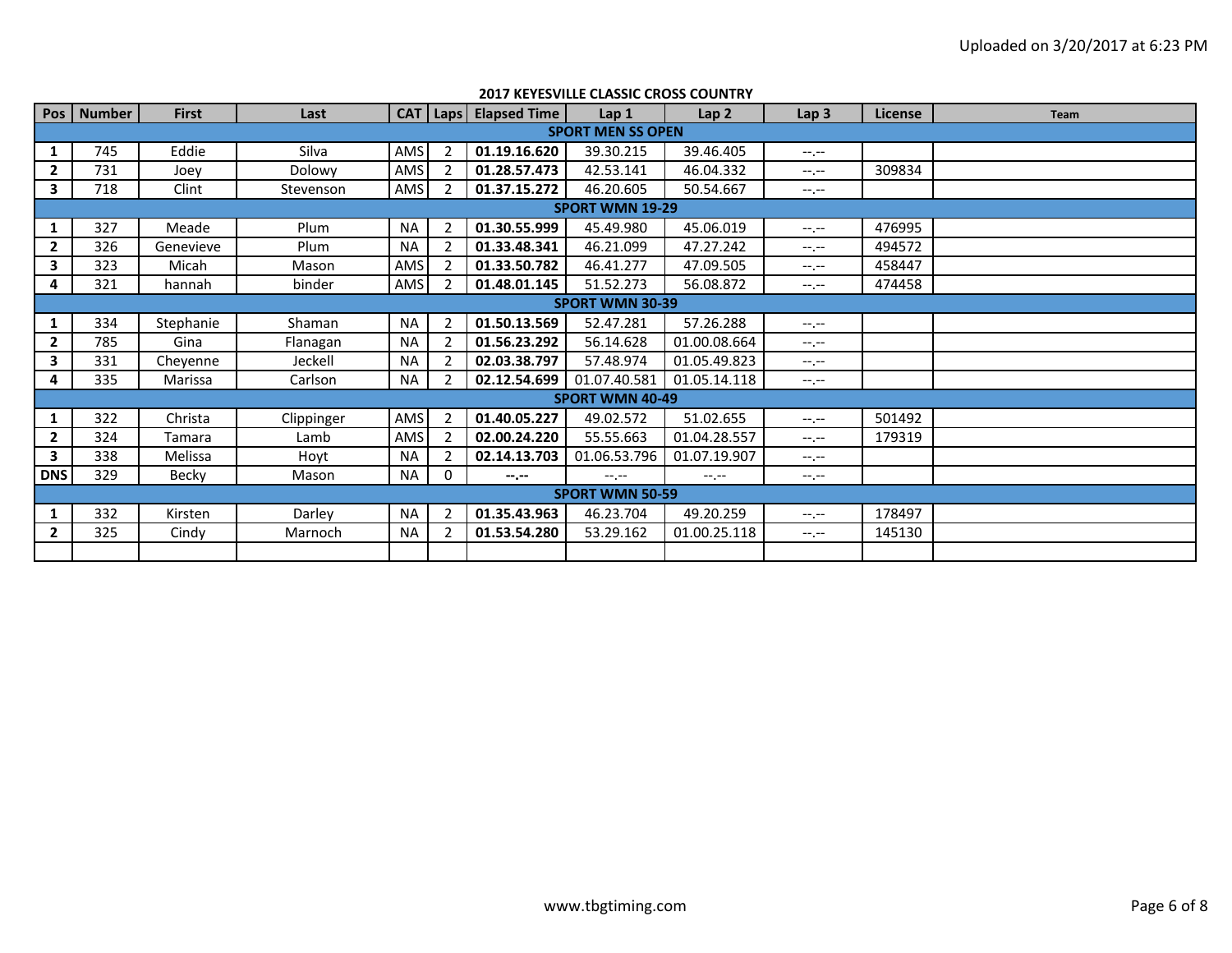|                |               |              |            |            |                |                     | <b>2017 KEYESVILLE CLASSIC CROSS COUNTRY</b> |                  |                  |                |                                           |
|----------------|---------------|--------------|------------|------------|----------------|---------------------|----------------------------------------------|------------------|------------------|----------------|-------------------------------------------|
|                |               |              |            |            |                |                     | <b>KC XC RACE 3</b>                          |                  |                  |                |                                           |
| Pos            | <b>Number</b> | <b>First</b> | Last       | <b>CAT</b> |                | Laps   Elapsed Time | Lap 1                                        | Lap <sub>2</sub> | Lap <sub>3</sub> | <b>License</b> | <b>Team</b>                               |
|                |               |              |            |            |                |                     | <b>ELITE MEN</b>                             |                  |                  |                |                                           |
| $\mathbf{1}$   | 242           | Menso        | de Jong    | AMS        | 3              | 01.41.51.200        | 33.00.470                                    | 34.44.966        | 34.05.764        | 243003         | TEAM CLIF BAR Cycling                     |
| $\overline{2}$ | 275           | Tinker       | Juarez     | AMS        | $\overline{3}$ | 01.42.10.659        | 33.00.650                                    | 34.44.885        | 34.25.124        | 18332          | Cannondale                                |
| 3              | 319           | Eric         | Bostrom    | AMS        | $\overline{3}$ | 01.43.11.958        | 33.01.508                                    | 34.45.064        | 35.25.386        |                |                                           |
| 4              | 263           | <b>Brian</b> | Gordon     | AMS        | $\overline{3}$ | 01.44.40.522        | 33.17.008                                    | 35.15.788        | 36.07.726        | 308314         | Cycle Sport - Specialized p-b Muscle Milk |
| 5              | 225           | Nathan       | Barton     | AMS        | $\overline{3}$ | 01.44.41.670        | 33.16.430                                    | 35.16.956        | 36.08.284        | 361444         |                                           |
| 6              | 268           | Cody         | Schwartz   | AMS        | $\overline{3}$ | 01.48.50.877        | 35.10.464                                    | 36.57.823        | 36.42.590        | 359716         | <b>Cycling Development Scott USA</b>      |
| $\overline{7}$ | 633           | Jeremiah     | Root       | <b>NA</b>  | 3              | 01.50.04.600        | 34.11.157                                    | 37.18.554        | 38.34.889        | 30525          |                                           |
| 8              | 243           | Gareth       | Feldstein  | AMS        | $\overline{3}$ | 01.50.14.754        | 35.20.434                                    | 37.16.057        | 37.38.263        | 240935         | Cycle Sport - Specialized p-b Muscle Milk |
| 9              | 264           | Brandon      | Gritters   | AMS        | $\overline{3}$ | 01.53.30.662        | 35.54.581                                    | 38.11.857        | 39.24.224        | 207755         | Davis Phinney Foundation Masters Cycling  |
| 10             | 267           | Blake        | Rowan      | AMS        | $\overline{3}$ | 01.55.04.037        | 35.54.077                                    | 39.11.064        | 39.58.896        | 338426         | Foothill Cyclery                          |
| 11             | 270           | Tim          | Zandbergen | AMS        | $\overline{3}$ | 01.55.17.790        | 36.37.924                                    | 38.13.746        | 40.26.120        | 210789         | Team Velosport-CA                         |
| 12             | 269           | Blake        | Wray       | AMS        | $\overline{3}$ | 01.56.11.541        | 37.06.298                                    | 39.18.043        | 39.47.200        | 431041         |                                           |
| 13             | 693           | Ben          | Goyette    | <b>NA</b>  | 3              | 01.56.52.928        | 37.05.807                                    | 39.17.780        | 40.29.341        | 379951         | Team Dream                                |
| 14             | 273           | Roger        | Moore      | <b>NA</b>  | 3              | 01.56.57.322        | 37.54.869                                    | 38.45.818        | 40.16.635        | 24953          | <b>Bicycle Bobs Racing</b>                |
| 15             | 276           | David        | Mayhew     | AMS        | $\overline{3}$ | 01.58.17.707        | 36.37.410                                    | 38.40.691        | 42.59.606        |                |                                           |
| 16             | 634           | David        | Sheek      | <b>NA</b>  | 3              | 01.58.57.842        | 37.23.897                                    | 40.03.199        | 41.30.746        | 250444         | <b>SDGE Muscle Monster</b>                |
| 17             | 224           | Parker       | Arnold     | AMS        | $\overline{3}$ | 01.59.50.201        | 38.23.807                                    | 40.39.590        | 40.46.804        | 527786         |                                           |
| 18             | 692           | Austin       | Squires    | <b>NA</b>  | $\overline{3}$ | 02.01.46.560        | 38.07.447                                    | 40.30.595        | 43.08.518        |                |                                           |
| 19             | 640           | <b>Brent</b> | Cornelius  | <b>NA</b>  | $\overline{3}$ | 02.06.31.074        | 39.51.129                                    | 42.35.966        | 44.03.979        |                |                                           |
| 20             | 636           | Alex         | Teno       | <b>NA</b>  | $\overline{3}$ | 02.10.59.908        | 39.29.947                                    | 43.14.880        | 48.15.081        |                |                                           |
| 21             | 272           | Aaron        | Dalrymple  | <b>NA</b>  | 3              | 02.12.05.657        | 39.36.126                                    | 43.50.965        | 48.38.566        | 322836         | Hot Wheels Cycling Team                   |
| 22             | 265           | Cody         | Jutovsky   | AMS        | $\overline{3}$ | 02.12.11.986        | 35.58.646                                    | 44.32.084        | 51.41.256        | 382232         |                                           |
| 23             | 635           | David        | Silberberg | <b>NA</b>  | $\overline{3}$ | 02.12.40.483        | 40.59.674                                    | 43.54.031        | 47.46.778        | 32649          |                                           |
| 24             | 691           | John         | Nobil      | <b>NA</b>  | $\overline{3}$ | 02.14.19.859        | 46.55.157                                    | 42.48.150        | 44.36.552        |                |                                           |
| 25             | 266           | Kevin        | Kochan     | AMS        | 3              | 02.27.54.951        | 48.43.909                                    | 51.17.142        | 47.53.900        | 302389         |                                           |
| 26             | 244           | Robert       | Freeman    | AMS        | $\overline{2}$ | 01.23.46.493        | 37.58.408                                    | 45.48.085        | $-1, -1$         | 382371         | Team Velosport-CA                         |
| 27             | 286           | Garnet       | Vertican   | AMS        | $\overline{2}$ | 01.28.14.200        | 39.40.768                                    | 48.33.432        | $-1, -1$         |                |                                           |
|                |               |              |            |            |                |                     | <b>ELITE MEN SS OPEN</b>                     |                  |                  |                |                                           |
| $\mathbf{1}$   | 296           | Chris        | Heinrich   | AMS        | $\overline{3}$ | 02.01.08.946        | 38.34.542                                    | 40.10.527        | 42.23.877        |                |                                           |
| $\overline{2}$ | 299           | Gazmend      | Qose       | <b>NA</b>  | $\overline{3}$ | 02.19.18.517        | 44.53.338                                    | 46.11.355        | 48.13.824        |                |                                           |
| 3              | 297           | Craig        | Fraka      | <b>NA</b>  | 3              | 02.25.34.185        | 46.24.486                                    | 48.29.781        | 50.39.918        |                |                                           |
| 4              | 295           | Cody         | Punch      | AMS        | $\overline{3}$ | 02.43.25.957        | 39.26.280                                    | 01.15.21.588     | 48.38.089        | 422480         |                                           |
| 5              | 298           | Dave         | Culbertson | <b>NA</b>  | $\overline{3}$ | 02.49.52.379        | 48.34.187                                    | 55.04.144        | 01.06.14.048     |                |                                           |